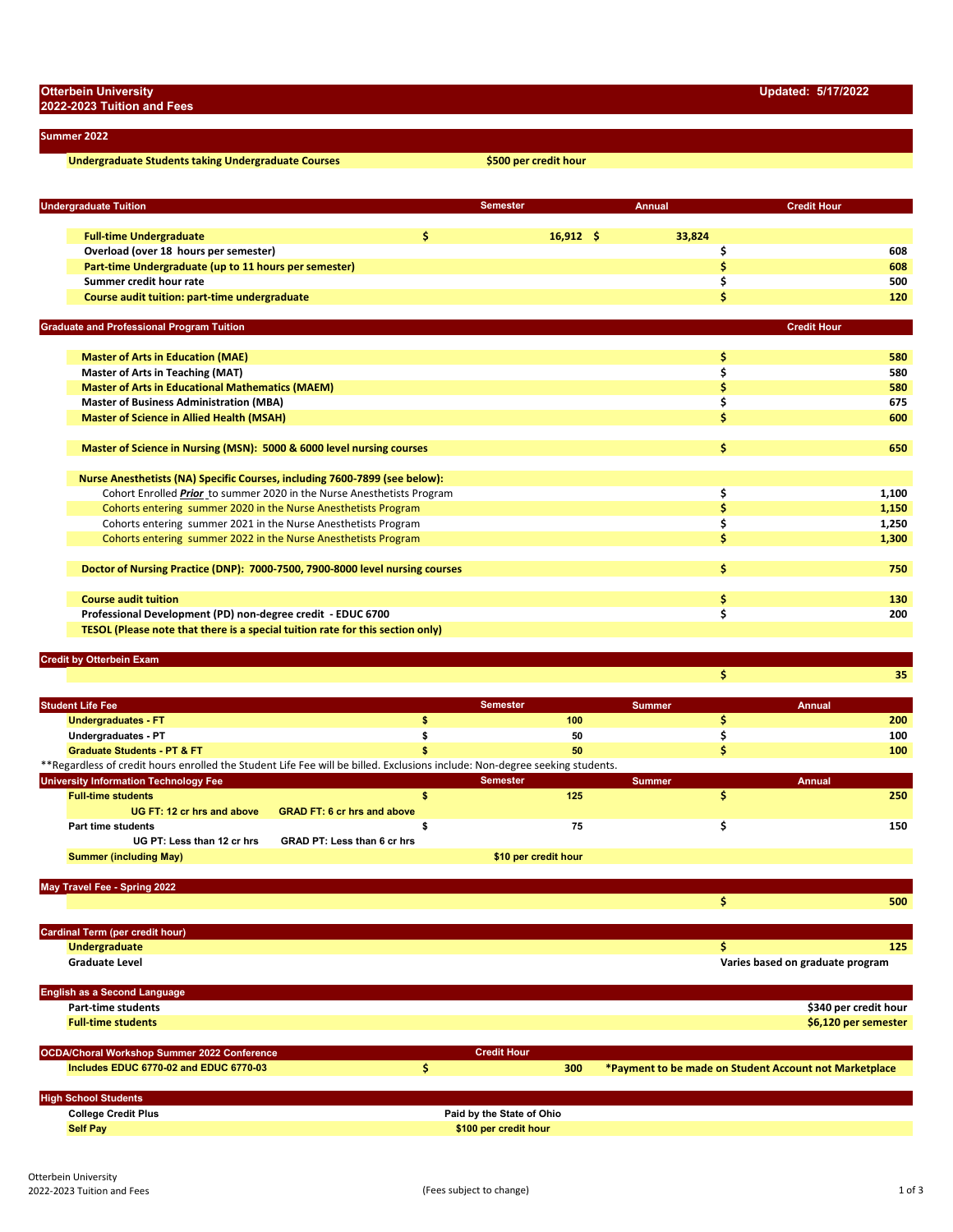**Housing**

## **Double Room**<br>  $\frac{1}{26,444}$  **S6,444 S6,444 S8,444 S8,444**  $$6,444$  $\frac{1}{2}$  \$3,222 \$4,222 \$28 per day (w/roommate) \$28 per day \$35 per day \$2,000 for whole summer \$2,000 for whole summer \$2,800 for whole summer \$40 per day \$40 per day \$40 per day \$40 per day Full Summer Break Housing Short‐term Break Housing **Traditional Halls (Meal Plan Required)** per year per semester per day Early Arrival w/meals

| <b>Suite Style Halls (Meal Plan Required)</b>                 |         |         |         |  |
|---------------------------------------------------------------|---------|---------|---------|--|
| Double Room<br><b>Super Single Room</b><br><b>Single Room</b> |         |         |         |  |
| per year                                                      | \$7,010 | \$7,510 | \$9,010 |  |
| per semester                                                  | \$3,505 | \$3,755 | \$4,505 |  |

| <b>Theme Houses (Meal Plan NOT Required)</b>                                                                                 |         |         |         |         |  |  |
|------------------------------------------------------------------------------------------------------------------------------|---------|---------|---------|---------|--|--|
| Summer + Academic<br><b>Academic Year Double</b><br><b>Academic Year Single</b><br>Summer + Academic Single<br><b>Double</b> |         |         |         |         |  |  |
| per year                                                                                                                     | \$7,088 | \$7,488 | \$8,368 | \$8,768 |  |  |
| per semester                                                                                                                 | \$3,544 | \$3,744 | \$3,544 | \$3,744 |  |  |
| Summer Term                                                                                                                  | n/a     | n/a     | \$1,280 | \$1,280 |  |  |

| <b>Commons Apartments (Meal Plan NOT Required)</b> |         |  |  |  |  |
|----------------------------------------------------|---------|--|--|--|--|
|                                                    |         |  |  |  |  |
| per year                                           | \$8,768 |  |  |  |  |
| per semester                                       | \$3,744 |  |  |  |  |
| per day                                            | \$34.04 |  |  |  |  |
| Summer Term                                        | \$1,280 |  |  |  |  |

## **Meal Plans**

|              | 120 Meals<br>\$260 Cardinal Dollars | 150 Meals<br>\$225 Cardinal Dollars | 210 Meals<br><b>\$150 Cardinal Dollars</b> | 19 meals per week<br><b>No Cardinal Dollars</b> |
|--------------|-------------------------------------|-------------------------------------|--------------------------------------------|-------------------------------------------------|
| per year     | \$5,544                             | \$5,694                             | \$5,844                                    | \$5,844                                         |
| per semester | \$2,772                             | \$2,847                             | \$2,922                                    | \$2,922                                         |